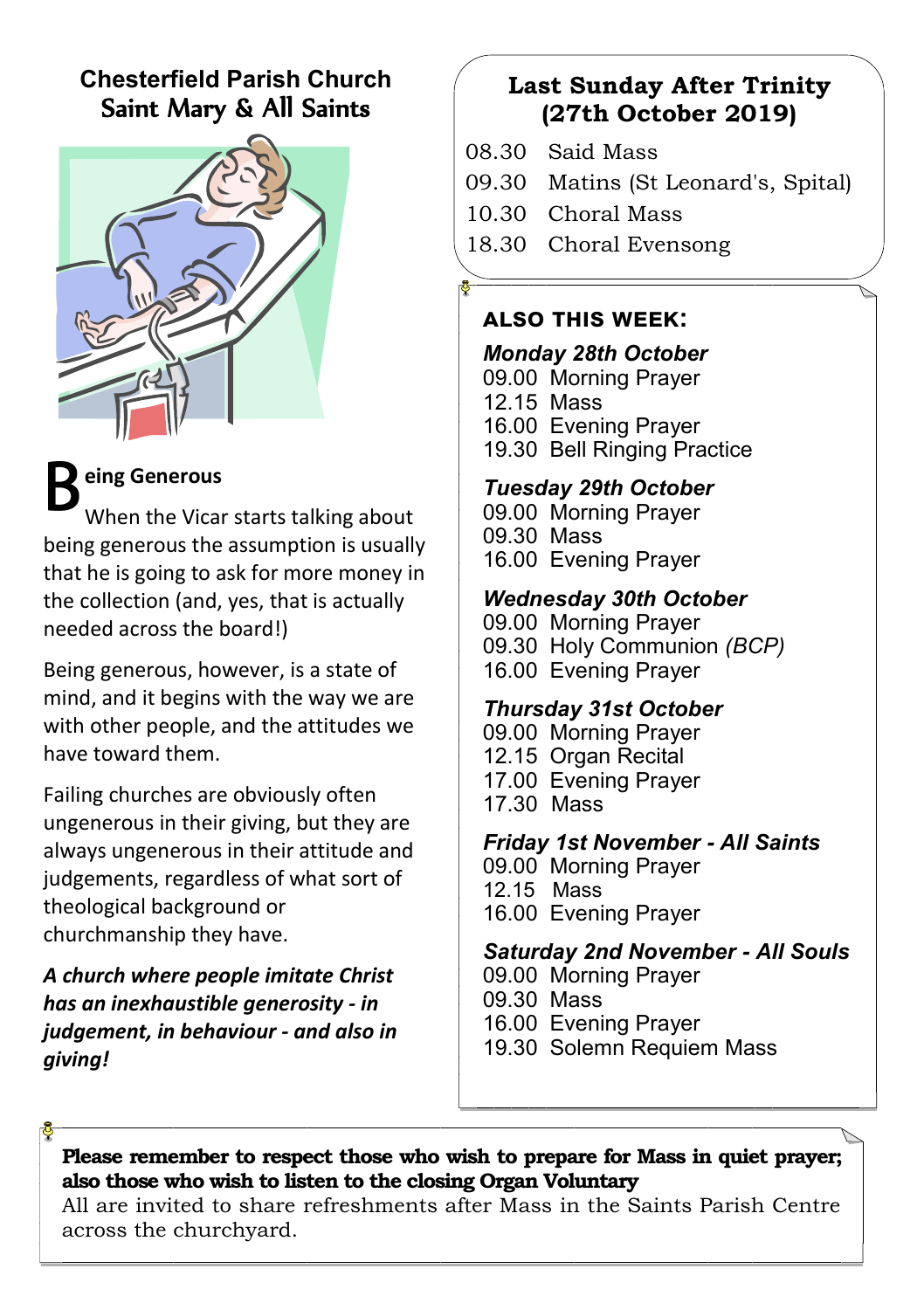## **Processional Hymn 338**

**Setting Messe Brève no. 7** *(Charles Gounod)*

## **Collect Prayer**

Blessed Lord, who caused all holy Scriptures to be written for our learning: help us so to hear them, to read, mark, learn and inwardly digest them that, through patience, and the comfort of your holy word, we may embrace and for ever hold fast the hope of everlasting life, which you have given us in our Saviour Jesus Christ, who is alive and reigns with you, in the unity of the Holy Spirit, one God, now and for ever. **Amen**

**A reading from the Book of the Prophet Joel Joel 2.23-end**

O children of Zion, be glad and rejoice in the Lord your God; for he has given the early rain for your vindication, he has poured down for you abundant rain, the early and the later rain, as before. The threshingfloors shall be full of grain, the vats shall overflow with wine and oil.

I will repay you for the years that the swarming locust has eaten, the hopper, the destroyer, and the cutter, my great army, which I sent against you.

You shall eat in plenty and be satisfied, and praise the name of the Lord your God, who has dealt wondrously with you. And my people shall never again be put to shame. You shall know that I am in the midst of Israel, and that I, the Lord, am your God and there is no other. And my people shall never again be put to shame.

Then afterwards I will pour out my spirit on all flesh; your sons and your daughters shall prophesy, your old men shall dream dreams, and your young men shall see visions. Even on the male and female slaves, in those days, I will pour out my spirit.

I will show portents in the heavens and on the earth, blood and fire and columns of smoke. The sun shall be turned to darkness, and the moon to blood, before the great and terrible day of the Lord comes. Then everyone who calls on the name of the Lord shall be saved; for in Mount Zion and in Jerusalem there shall be those who escape, as the Lord has said, and among the survivors shall be those whom the Lord calls.

This is the Word of the Lord. **Thanks be to God**

# **Gradual Hymn 337**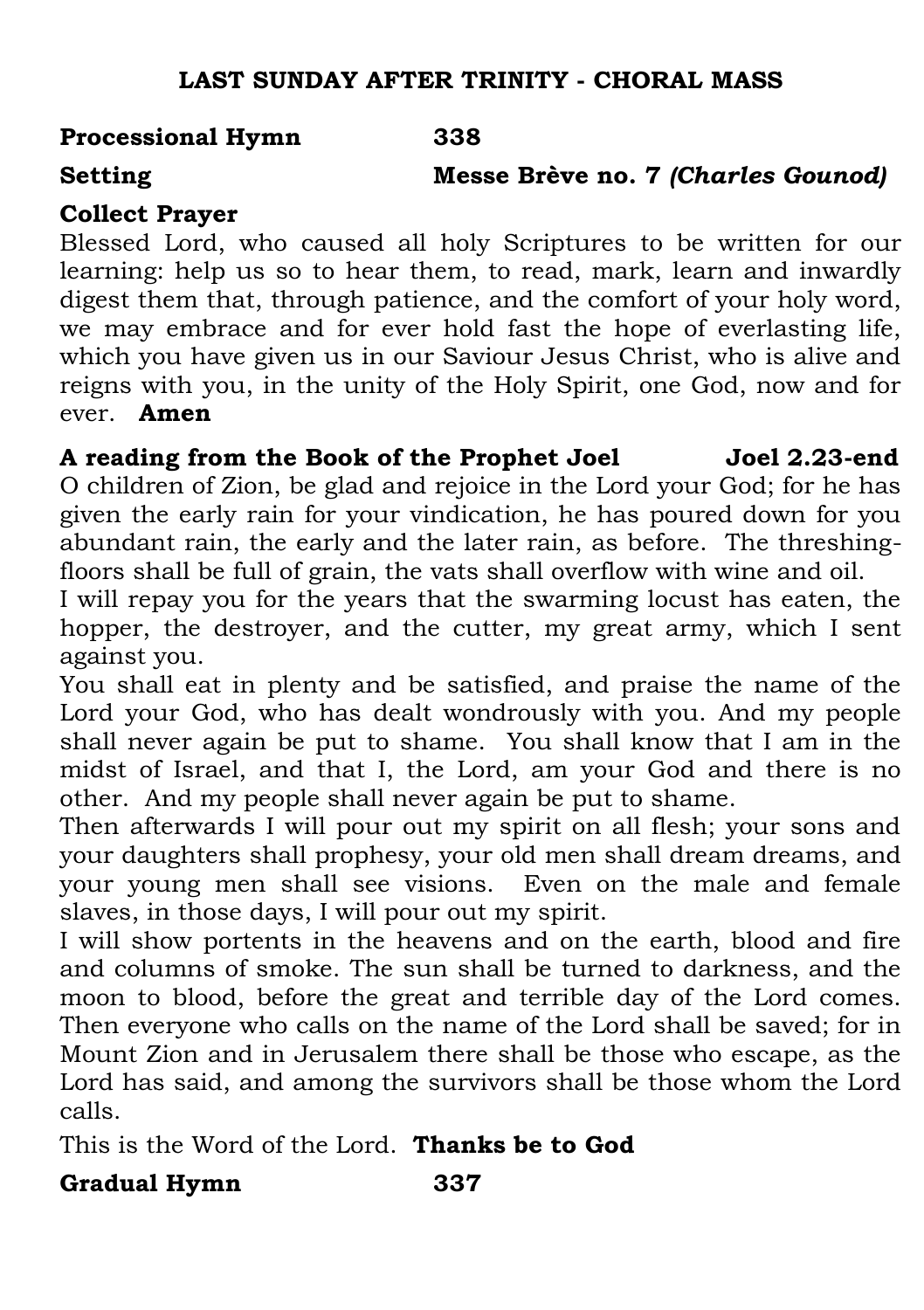# **Hear the Gospel of Christ according to St Luke** Glory to you, O Lord Luke 18.9-14

Jesus told this parable to some who trusted in themselves that they were righteous and regarded others with contempt: 'Two men went up to the temple to pray, one a Pharisee and the other a tax-collector. The Pharisee, standing by himself, was praying thus, "God, I thank you that I am not like other people: thieves, rogues, adulterers, or even like this tax-collector. I fast twice a week; I give a tenth of all my income." But the tax-collector, standing far off, would not even look up to heaven, but was beating his breast and saying, "God, be merciful to me, a sinner!" I tell you, this man went down to his home justified rather than the other; for all who exalt themselves will be humbled, but all who humble themselves will be exalted.'

This is the Gospel of the Lord. **Praise to you, O Christ**

**Homily, Creed, Intercessions & Peace**

| <b>Offertory Hymn</b>  | 381                                                 |
|------------------------|-----------------------------------------------------|
| <b>Communion Motet</b> | Panis Angelicus (Caesar Franck)                     |
| Postcommunion          | 376                                                 |
| <b>Voluntary</b>       | Allegro in D minor (Léon Boëllmann)                 |
|                        | ****************************                        |
|                        | <b>CHORAL EVENSONG</b>                              |
| <b>Responses</b>       | <b>Sumsion</b>                                      |
| Hymn                   | 393                                                 |
| Psalm                  | 119.1-16                                            |
| <b>First Lesson</b>    | Ecclesiastes 11 & 12                                |
| <b>Office Hymn</b>     | 145                                                 |
| <b>Canticles</b>       | <b>Walmisley in D minor</b>                         |
| <b>Second Lesson</b>   | 2 Timothy 2.1-7                                     |
| Anthem                 | Pray for the peace of Jerusalem (John Goss)         |
| Hymn                   | 458                                                 |
| <b>Offertory Hymn</b>  | 331                                                 |
| <b>Voluntary</b>       | Dialogue sur les Grands Jeux<br>(François Couperin) |